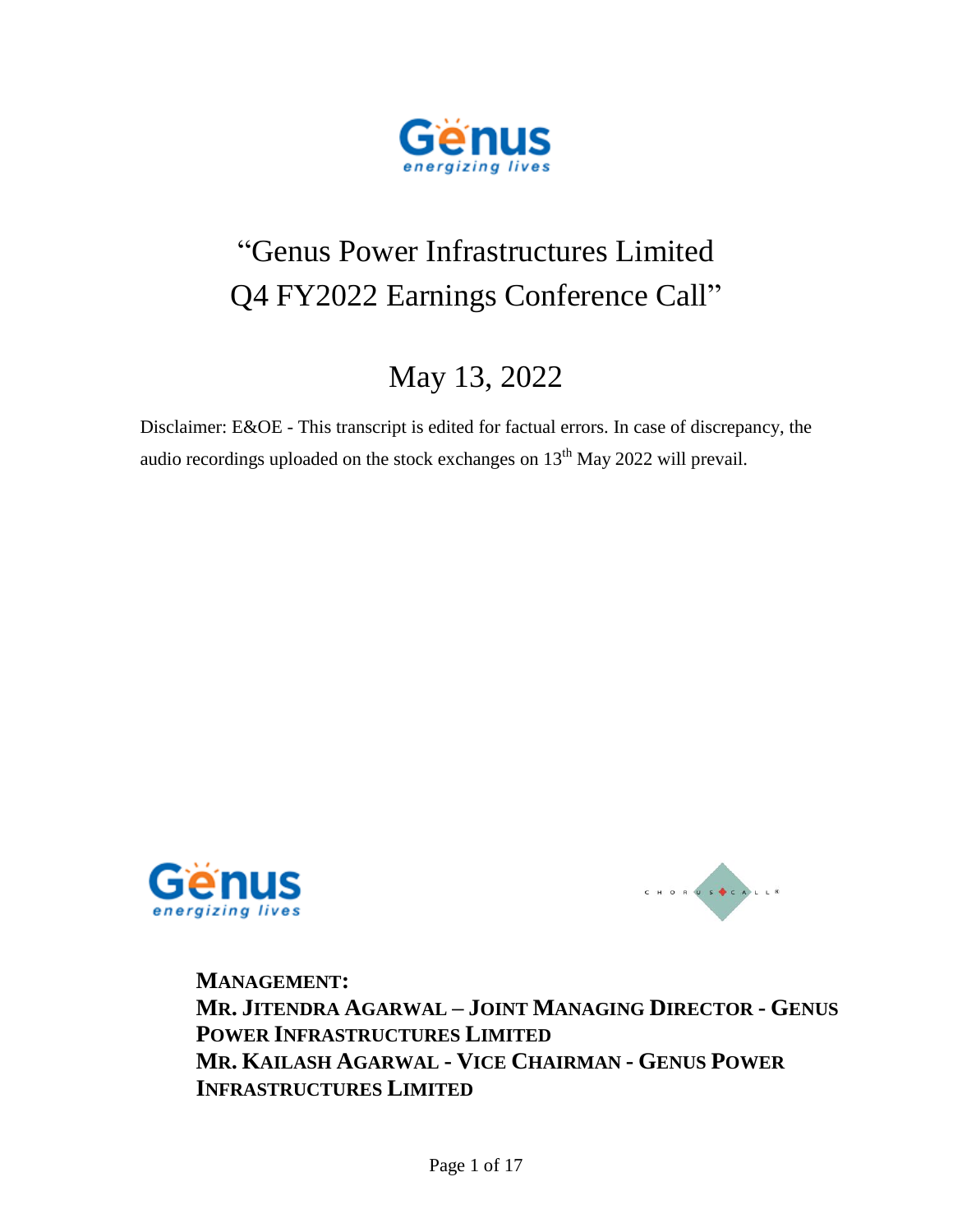

**Moderator:** Ladies and gentlemen good day and welcome to the Genus Power Infrastructures Limited Q4 FY2022 Earnings Conference Call. This conference call may contain forward-looking statements about the company, which are based on beliefs, opinions and expectations of the company as on the date of this call. These statements are not the guarantees of future performance and involve risk and uncertainties that are difficult to predict. As a reminder, all participant lines will be in the listen-only mode and there will be an opportunity for you to ask questions after the presentation concludes. Should you need assistance during the conference call, please signal an operator by pressing '\*' and then '0' on your touchtone phone. Please note that this conference is being recorded. I now hand the conference over to Mr. Jitendra Agarwal, Joint Managing Director of Genus Power Infrastructures Limited. Thank you and over to you Sir!

### **Jitendra Agarwal**: Good evening, ladies and gentlemen. A very warm welcome to the Q4 FY2022. I have Mr. Kailash Agarwal, Vice Chairman of the company and SGA our Investors Relations along with me in this call. The results and investor presentation are uploaded on the stock exchange and company website. I hope everybody had a chance to look at it.

So few highlights, revenue of Q4 2022 was impacted by lower capacity utilization due to shortage of semiconductors and other critical electronic components. However, we have secured our supply requirements for semi-con for FY2023 and thus expect a robust rebound in revenue in coming quarter on back of robust order book and healthy order inflow.

We have recorded sales of Rs.181 Crores for Q4 FY2022 as compared to Rs.196 Crores in Q3. For Q4, EBITDA stood at Rs.19 Crores as compared to Rs.21 Crores in Q3 FY2022. Higher raw material prices and lack of operating leverage due to lower capacity utilization resulted in lower operating margins of just 10.6%. Profit after tax stood at Rs.11 Crores, up by 34% on sequential basis, as against Rs.8 Crores in Q3 of FY2022. In December 2021, we have received orders worth about Rs.325 Crores across exports geography and domestic geography. Within domestic geography orders have been received for smart meters across multiple state electricity boards and some orders are for gas meters. These orders will be executed over the next 12 months.

In April 2022, we received the LOA for appointment of Advanced Metering Infrastructure Service Provider (AMISP) including design of AMI System with supply, installation and commissioning of one million smart prepaid meters. Along with DD meter level energy accounting and FMS of these one million smart meters from its state utility of Bihar. The total order worth Rs.828.57 Crores (net of tax) is the single largest order finalized by any state utility in India for AMISP to a private company like Genus. As on May 12, 2022 our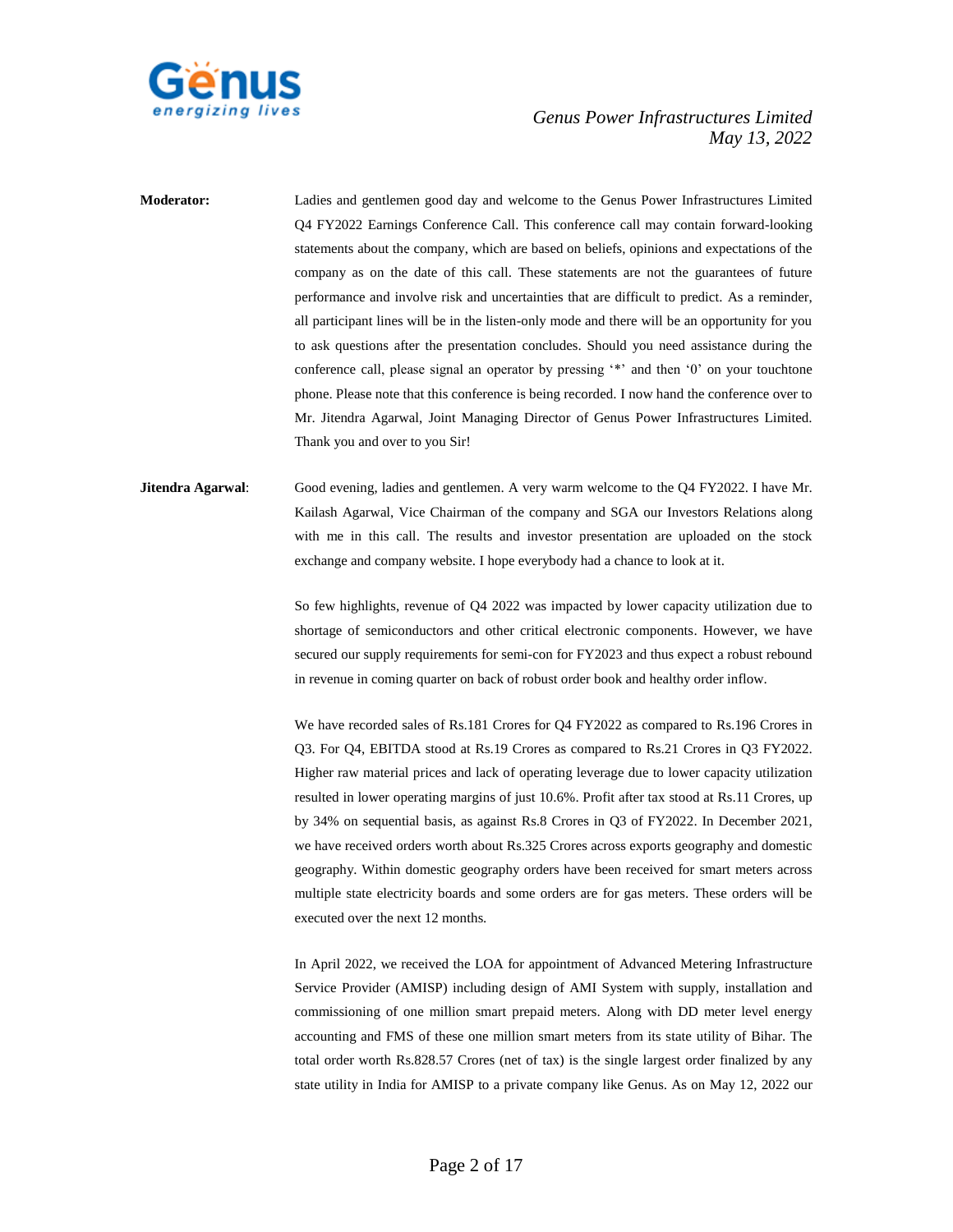

order book, before adjusting for revenue post March 31, 2022, is stood at Rs.1908.20 Crores (net of taxes).

The impact of 'Reform-Based, Result-Linked Power Distribution Sector Scheme' can be felt on ground as almost every SEB has come out with inquiries and floated tenders for installation of smart meters. Thus, we anticipate robust order inflows in FY2023.

With the RDSS scheme, the central government has done away with one-size-fits-all approach of previous schemes. Most of the apprehensions of SEBs has been addressed by customizing the policy guidelines as by their respective specifications. Thus all stakeholders are onboard and the rollout of the smart metering scheme across India is anticipated to be very smooth affair in the times to come.

With the implementation of RDSS, we expect the entire landscape of the Indian Metering Industry to drastically change with multi-fold jump in the annual industry size. This will also lead to momentous shift from conventional meters to smart meters in Indian Metering Industry, thus, enabling much improved operating margins. In smart meters the company will also have a lot of opportunity in terms of recurring revenue as facility management system provider because all the contracts have FMS in their contract. We as a company are specifically targeting recurring revenue as an avenue for sustaining our growth. Further, the 'TOTEX' model is now getting increasingly accepted among SEBs wherein the capex will be undertaken by AMISPs, also known as system integrators under the Design Build Finance Own Operate and Transfer (DBFOOT) arrangement.

From the monthly savings made in modern account of the smart meters, the SEBs will undertake monthly payments to system integrators for a period of six to eight years known as 'pay-as-you-save-model'. All these developments will culminate into robust order inflows, healthy topline growth, better operating margins as well as much improved working capital cycle for coming six to seven years starting from FY2023 for the Indian Metering Industry.

We plan to play dual roles of being a system integrator ourselves as well as being vendors to other system integrators for their smart metering requirement. We have continued to focus on technology upgradation and operational efficiency to solve our long-lasting relationship with our clients, which has engraved our leadership position. We are confident of significant improvement in our business operations in FY2023 provided there are no further COVID-19 related shocks. We can now open the line for Q&A. Thank you.

**Moderator**: Thank you. Ladies and gentlemen, we will now begin with the question-and-answer session. The first question is from the line of Mohit K from DAM Capital. Please go ahead.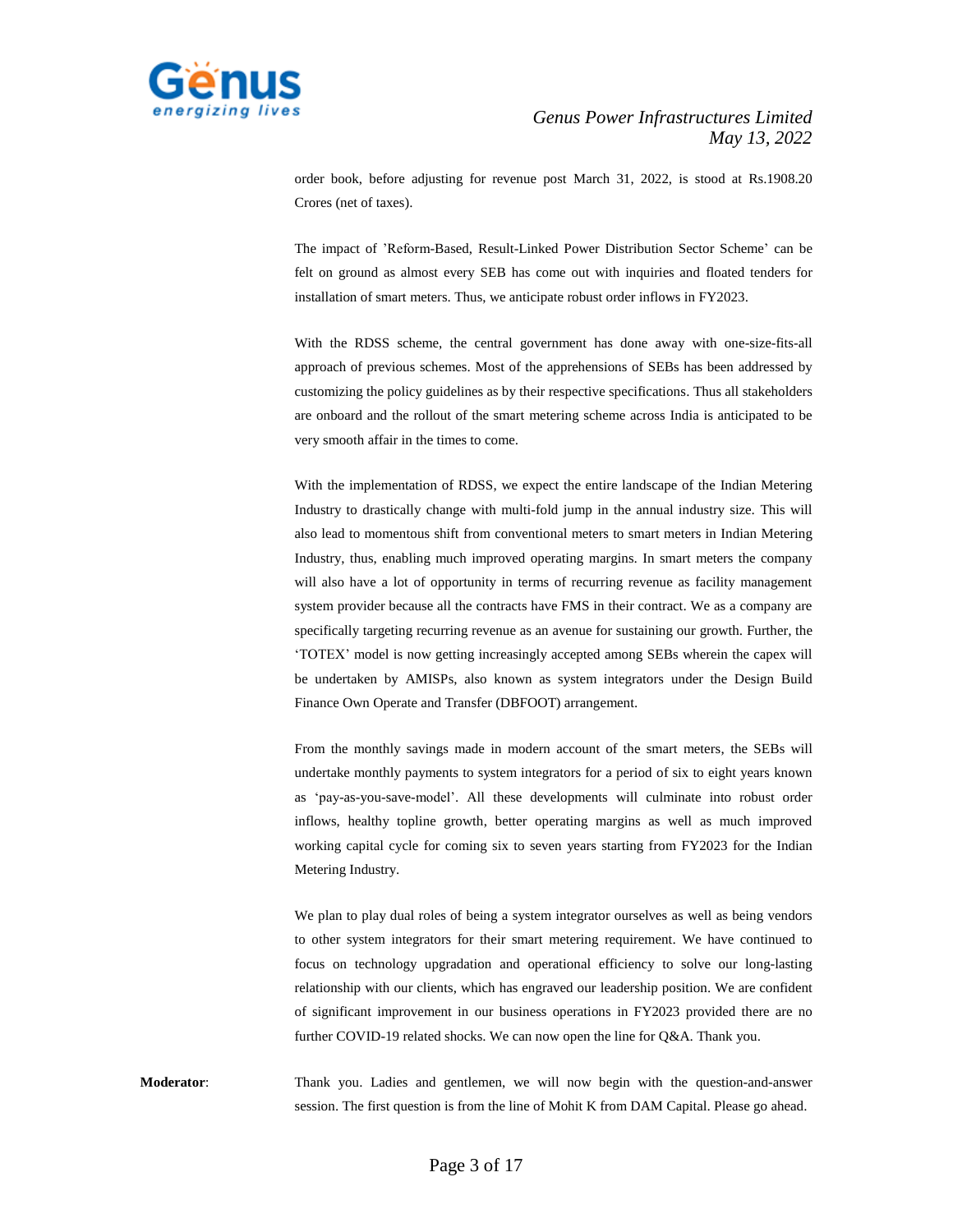

- **Mohit K:** Good afternoon, Sir and congratulations on a decent set of numbers in Q4 and winning the building a large order book. My question is given the order book of 19 billion now, what is the kind of revenue is possible in FY2023 and what is the time life cycle of these orders?
- **Jitendra Agarwal**: We have given the guidance earlier also and we surely maintain the same pattern that FY2023 will be around Rs.1,200 Crores; this is what we have given the guidance earlier. Surely quarter-on-quarter you will see improvement, the things are becoming better, electronic components shortage is also improving every day, because whatever the works we have done in last six to nine months will start showing from next quarter onwards, so you will only see improvement in a quarter-on-quarter basis. And you asked about the lifetime of these orders, so if we take this order book currently what we have in around Rs.2000 Crores, out of this Rs.2000 Crores you can see that around Rs.1,000 to 1,200 Crores are to be executed in next 12 months and remaining are orders of FMS, installation that will be executed over the period of time, so this is how you can differentiate between the order book.
- **Mohit K:** My second question is on the EBITDA margin. Given the input inflation, given the chip shortages, do you think there is a risk to our margin profile or do you think the margin can expand from 10-ish to around improvement, is it possible to improve the EBITDA margin going forward given that our sales are expected to increase in FY2023?
- **Jitendra Agarwal:** From the current levels, the EBITDA margin will improve significantly, so I do not see any challenge in that and whatever the guidance we have given earlier around 16% of EBITDA margin, we are pretty confident of achieving that 16% by the end of this financial year.
- **Mohit K:** Understood, Sir my third question is on the order opportunity, of course, we have heard that many of the states have now got the funding and many of the tenders are awaiting closure, so are you expecting a heightened activity in the next three, four months and can you please throw some light on which are the tenders which you expect to get closed in the next two to three months?
- **Jitendra Agarwal:** I can just give you a brief guideline of where the industry is standing today. Currently only on the supply part, we have live tenders worth Rs.550 Crores and only on the opex part we have live tenders about Rs.3,000 Crores and for the conventional meters, we have live tenders was Rs.1,140 Crores. So these are the tenders which are already been quoted. So currently we have quoted tenders which are live that are already being quoted is to the tune of Rs.4,650 Crores. And such tenders which are already out in which will be quoted in next three to four months and orders will be decided in further two to three months. So almost worth Rs.25,000 Crores opex model tenders are out in the market and only for the supply of smart meters worth Rs.1,100 Crores tenders are out in the market, which will be quoted.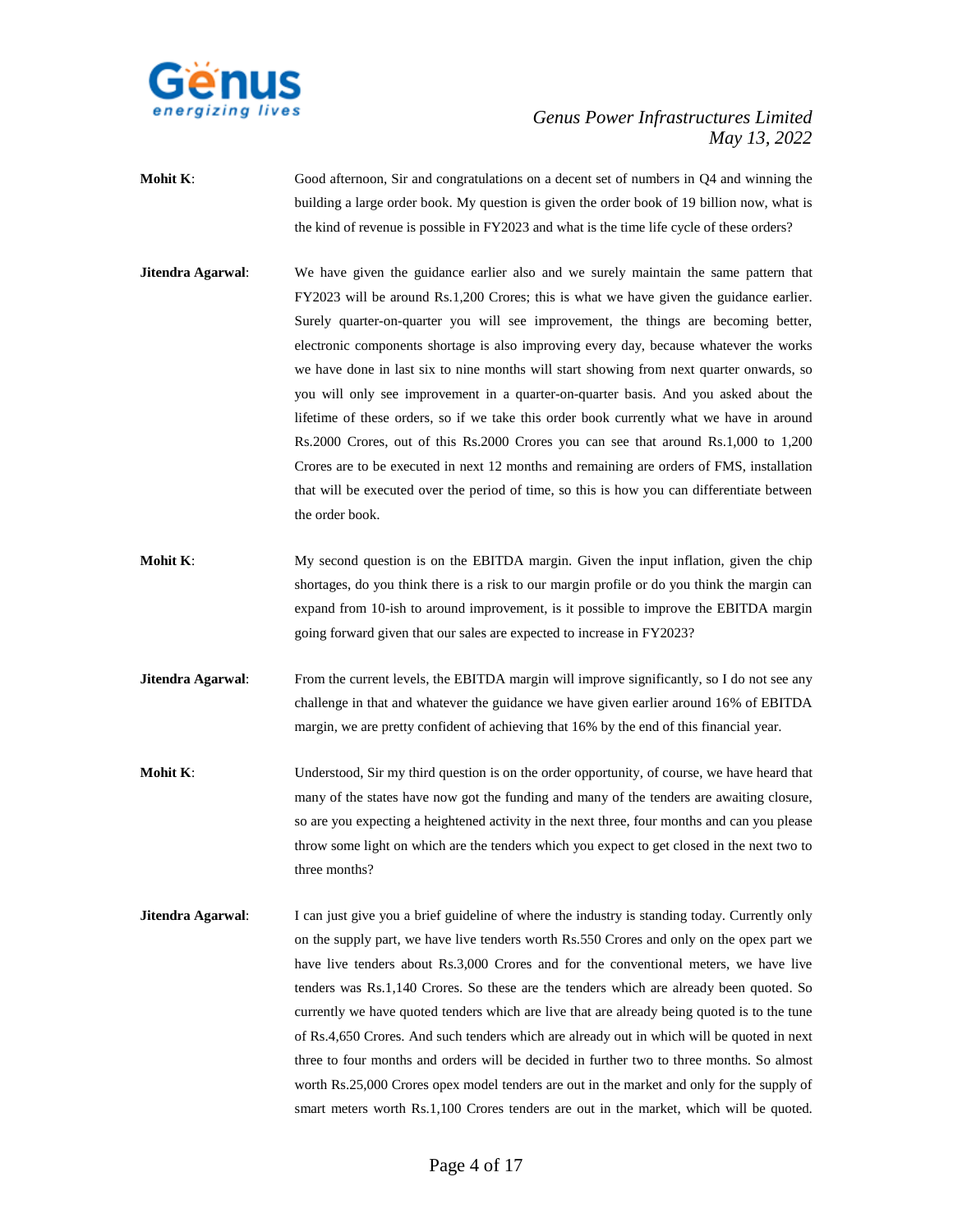

And only meter supply tendersfor conventional meters are around Rs.400 Crores. So in total you will see around Rs.26,000 Crores of tenders are open, which will be quoted in next three to four months and will be decided further. And almost to the tune of Rs.4,650 Crores tenders are already quoted which are live and runing and there are different stages. So we see it definitely in next three to six months order inflows should be very healthy.

**Mohit K:** Given the fact that we can do only so much in TOTEX mode, are we tying up with different bidders, so that we can do a far better supply in coming years?

- **Jitendra Agarwal:** Genus will be playing that dual role. As I said during my opening remarks also, Genus is going to one company which will be playing a dual role, what we are doing currently also. We will be suppliers to the AMISP as technology provider, meter provider, communication provider or end-to-end solution provider and on the other side we will be also doing our AMISP. As Genus, recently we have taken order from the Bihar State Electricity Board. So Genus will be playing both the roles, so we are very closely working with our partners across the country where we will be playing a dual role and we will continue to play the same thing in the future, which will give us very healthy business also and good balance of being a AMISP provider and being a manufacturer.
- **Mohit K:** All the best Sir, thank you.

**Moderator** Thank you. The next question is from the line of Anshuman Ashit from ICICI Securities. Please go ahead.

- **Anshuman Ashit**: Thank you for the opportunity, Sir and congratulations on the large order win. My first question is related to the order itself. So when do we expect to start the implementation of the order and can we assume a 60%-40% capex opex mix for that - so 60% of the total order size to be implemented over the next year through capex and 40% over the subsequent eight years, that is the correct assumption?
- **Jitendra Agarwal**: Assumption is not wrong that is mostly correct assumption 60:40. And this order implementation of this, because you have to do a lot of survey, the way the government gives, they give us 30 months for the implementation of these projects, so we are also planning accordingly. We will start seeing on the ground maybe the first installation from the month of September only not before September or October. So it takes four to five months to start working on the ground.
- **Anshuman Ashit**: Okay, so the margins which we will be making in this order, so definitely it should be much better than what we have clocked in Q4, any thoughts on that?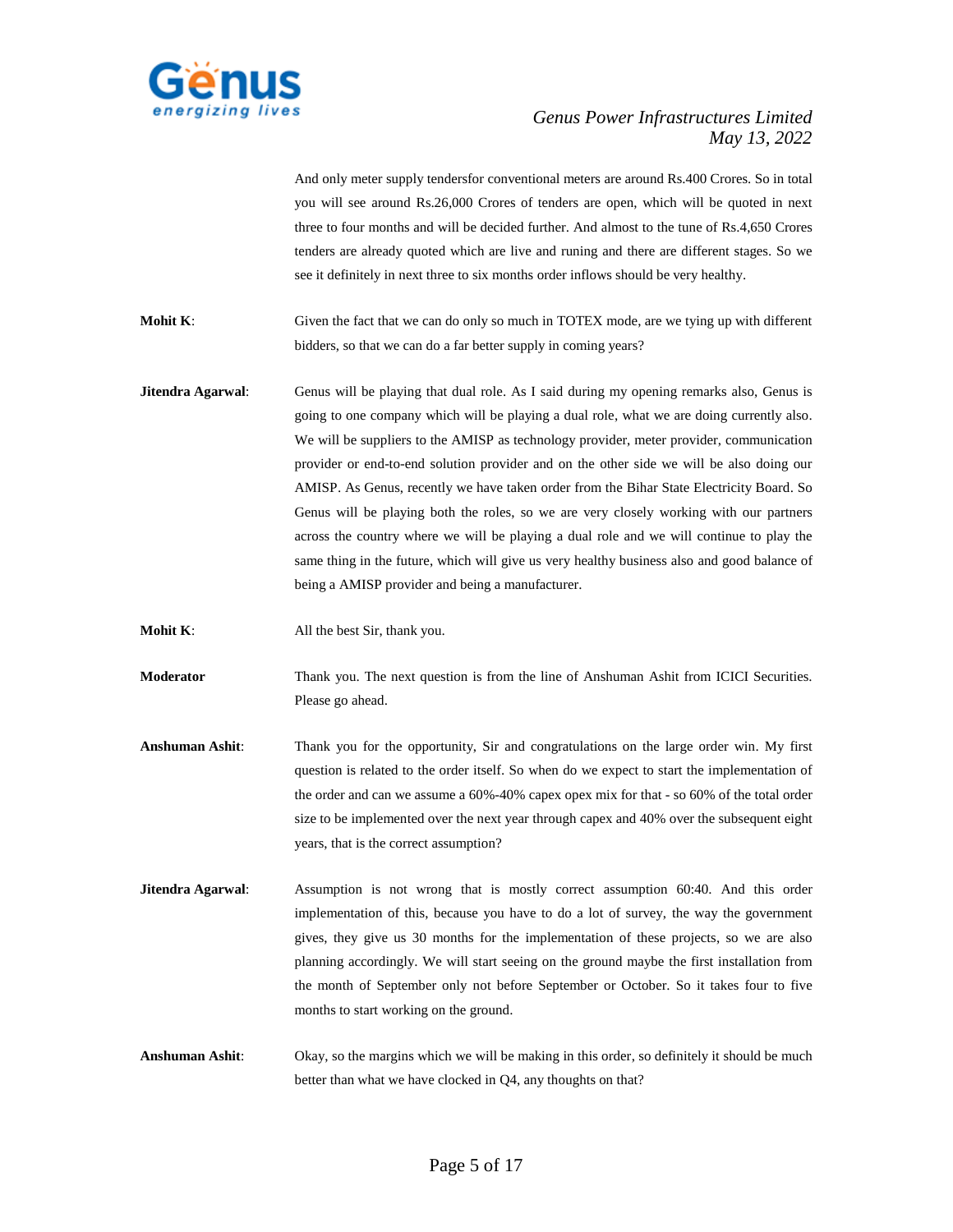

- **Jitendra Agarwal**: Yes, because all our old orders are slowly and gradually getting finished and mostly in the first two quarters of this financial year all the old legacy orders will be finished because the industry was going through a very tough margin cycle as prices have increased all across. So definitely that benefit will be visible from Q3 of this financial year. So margin definitely will not be the way it is currently, it will be far better than where we stand today.
- **Anshuman Ashit**: What is that legacy low margin order book that we have currently; in Q3, you had mentioned that only 25%?
- **Jitendra Agarwal**: We have some old orders, which are getting completed, but by the end of the first two quarters, I think most of our old orders will be closed.
- **Anshuman Ashit**: Okay, in Q1 this year has a capacity utilization improved over Q4 and what was the level for FY2022 if you could just give us that number?
- **Jitendra Agarwal:** For FY2022 our capacity initialization was very low, clearly visible in the numbers, And in Q1 and Q2, you will see improvement every quarter, but I do not expect Q1 and Q2 to come to the level where we should be at in Q3. So Q1 and Q2, you will see improvement every quarter but yes the things are getting better. Specifically from July onwards I am seeing a lot of things improving significantly from July end or August onwards. Whatever the planning has been done in last six to nine months, those results will be visibly open in the front of us from August onwards.
- **Anshuman Ashit**: Have we started receiving the semi-conductors, which we have tied up for FY2023?
- **Jitendra Agarwal:** As I said just now, you will see things are getting better and not to the level where we expect it to be. So from August onwards, I think semiconductor availability will be much better than where we are standing todayYou we will see improvement every quarter, but first two quarters will not be the same level where we had expected it to be.
- **Anshuman Ashit**: Okay and large order book that we have, so going forward you have mentioned us around Rs.26,000 Crores worth of orders will come in the next three to four months.
- **Jitendra Agarwal**: I said tenders will be floated.
- **Anshuman Ashit**: Do you think that we will be able to maintain our market share in those tenders?
- **Jitendra Agarwal:** Being a supplier, we have been maintaining a very healthy market share. With the industry growing leaps and bounds, to maintain this markets share will not be easy, but definitely we will play our leadership position, so that is the reason we are focusing our business in the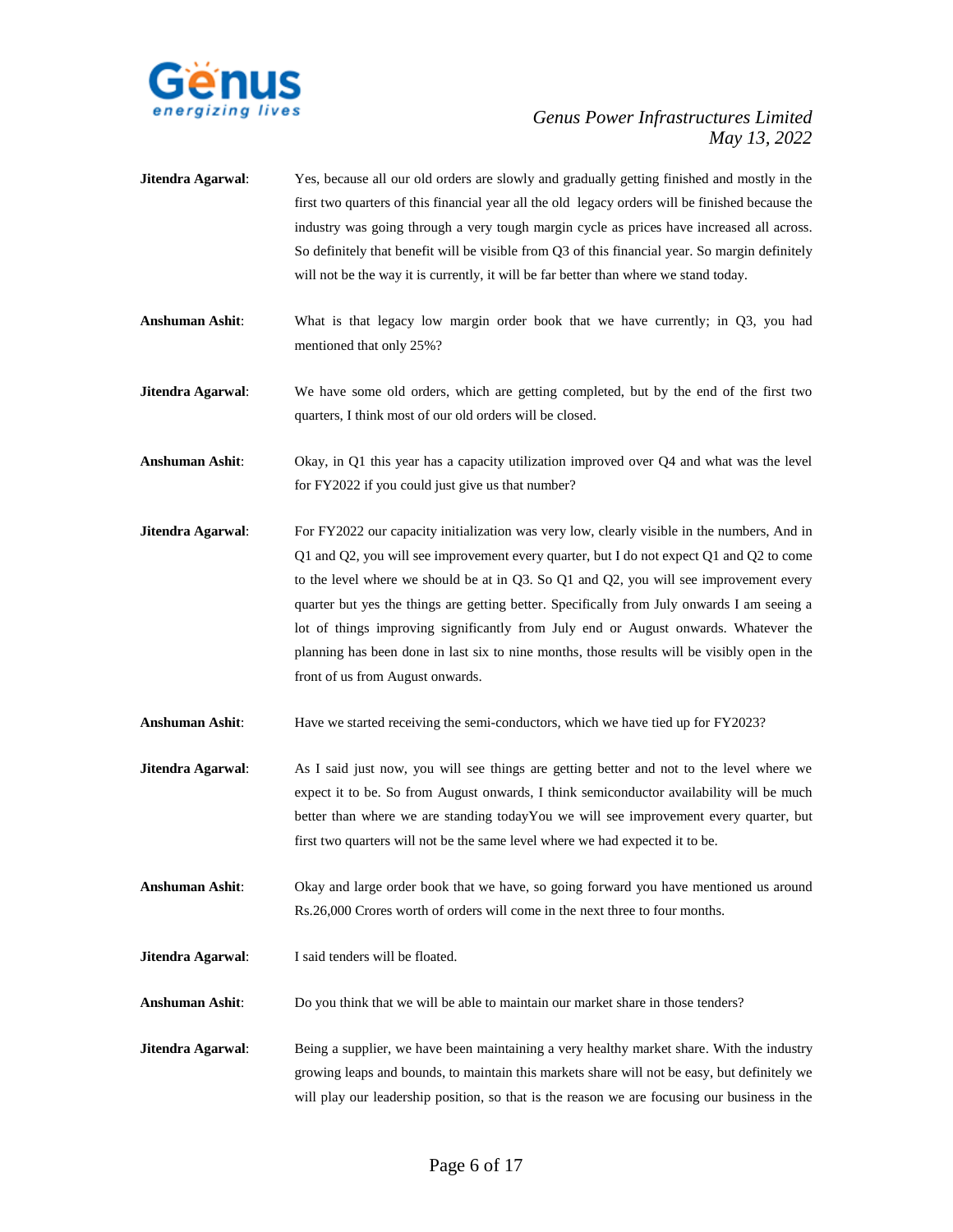

way where we are playing the dual role. If we focus only as a AMISP provider, then we cannot maintain our such kind of manufacturing market share when it becomes too large, so we will be playing both the roles and our market share will be healthy and we will maintain our leadership position; this is what I can say confidently.

- **Anshuman Ashit**: On this AMI order, do we need to build any capability on the ground level and what capabilities we have currently and what are we aiming to achieve when we start the implementation.
- **Jitendra Agarwal:** Some capabilities definitely will be added, but not much because Genus has been focusing on this kind of work from last three years. It is not that something suddenly very new has come to Genus which they have not done ever before in terms of technology, in terms of implementation on the ground. It is the finance model, which has changed. You will see, a project we have already done worth of Rs.350 Crores in Rajasthan very successfully, but that project was called as a capex order - where 70% was capex and 30% was FMS. And the project what we are going to do now in this large orders with AMISP only the financial model has been changed where there is less of capex and mainly it is going to be per meter per month, but the technology, the product, the solution, the ground level working is same, so Genus as a company has developed themselves in last three to four years in handling such projects, so technology wise I am not seeing any challenge at all on the ground. That is why we are very confident that whatever the hard work we have done in last three, four years is going to pay us very dearly in near future.
- **Anshuman Ashit**: Thank you so much Sir. I will come back into the queue if I have more questions.
- **Moderator**: Thank you. The next question is from the line of Rajiv Rupani an Individual Investor. Please go ahead.
- **Rajiv Rupani:** Thanks for the opportunity. In the last con-call, you had said that you will look at capex in the month of May and June if required, so could you update us on? Any new capex is required and when will you do that?
- **Jitendra Agarwal:** Currently, we are not needing any capex, so as such we do not have any. Small capex, here and there, we keep doing it and it is a regular feature of the manufacturing industry, but nothing major we are going to do currently.
- **Rajiv Rupani:** Okay, but if that Rs.25,000 Crores order book, which is to be quoted in the next three, four months so if we get a good part of that order, then the new capex will be done accordingly?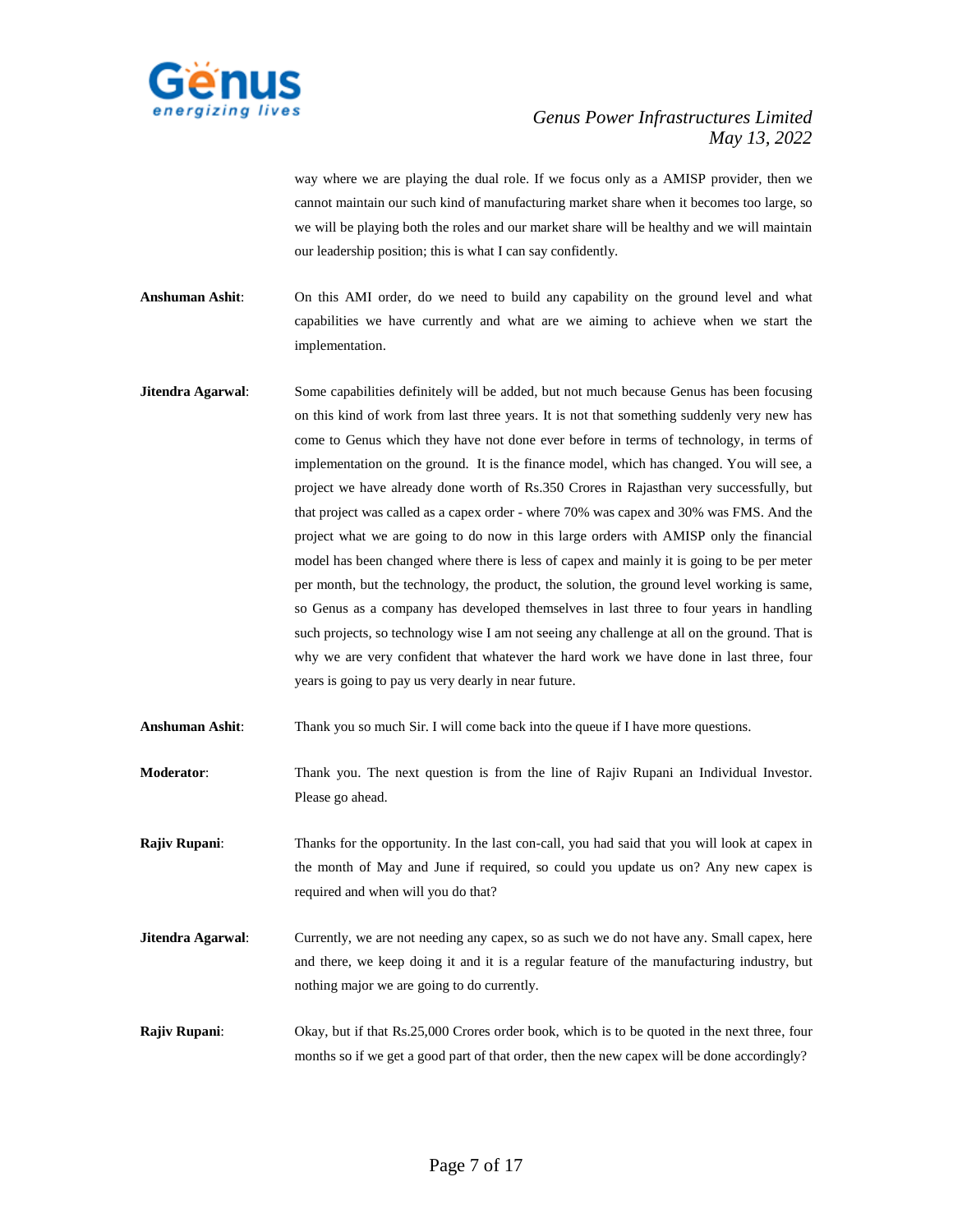

**Jitendra Agarwal:** As we have always maintained earlier also as Genus since we have a very strong hold because we are a vertically integrated manufacturing company, so we have a very strong hold on our product, so whenever we want to double our capacity currently we are comfortably sitting at 10, 11 million meters annually, which can be expanded to 20, 25 million within three to six months. Whenever we will get such large orders, we will have sufficient time to reach to that capacity level so that we are not seeing as a challenge at all. Whatever the long-term things like plant, building that we have done long back, so we are not much worried on the capacity extension. Yes, few things like we are moving from purely a supplier to a complete end-to-end solution provider. So we are already working on the network operating center and more center will be under the development, so these are part of our regular work. I am not seeing these as something different what we are doing. I am not seeing any other major capex currently.

**Rajiv Rupani:** Okay and my next question was on gas meters, what is the current...

**Jitendra Agarwal**: Just want to add something in the interest of everyone, a lot of investment, when I say a lot of investment we are currently doing to maintain all these smart meters on the software side, so there is a lot of work in terms of capex and all this is going on, so that is nothing to do directly with the manufacturing, that is more to do with the solution providing.

**Rajiv Rupani:** Okay, my next question was on gas meters, what is the current order book?

- **Jitendra Agarwal:** Currently the order book is around Rs.18 Crores to Rs.20 Crores, not much and we are continuously quoting the tenders of the gas meters, we have been again very choosy on gas meters, we do not want to just play on the price part, so we have very clear goals on the gas metering market and we are very much ahead of our goals what we have decided for ourselves, I am pretty happy with the success with the way the gas meter business is going on currently.
- **Rajiv Rupani:** Okay and my next question was that our current order book is about Rs.1,900 Crores, so out of that how much is conventional meters and how much is smart meters?
- **Jitendra Agarwal:** Primarily, it is smart meters, conventional meters is only around Rs.350 Crores to Rs.400 Crores; exact number I do not have but yes it is below Rs.400 Crores and above Rs.350 Crores.

**Rajiv Rupani**: Okay, thank you.

**Moderator**: Thank you. The next question is from the line of Amish Kanani from JM Financial. Please go ahead.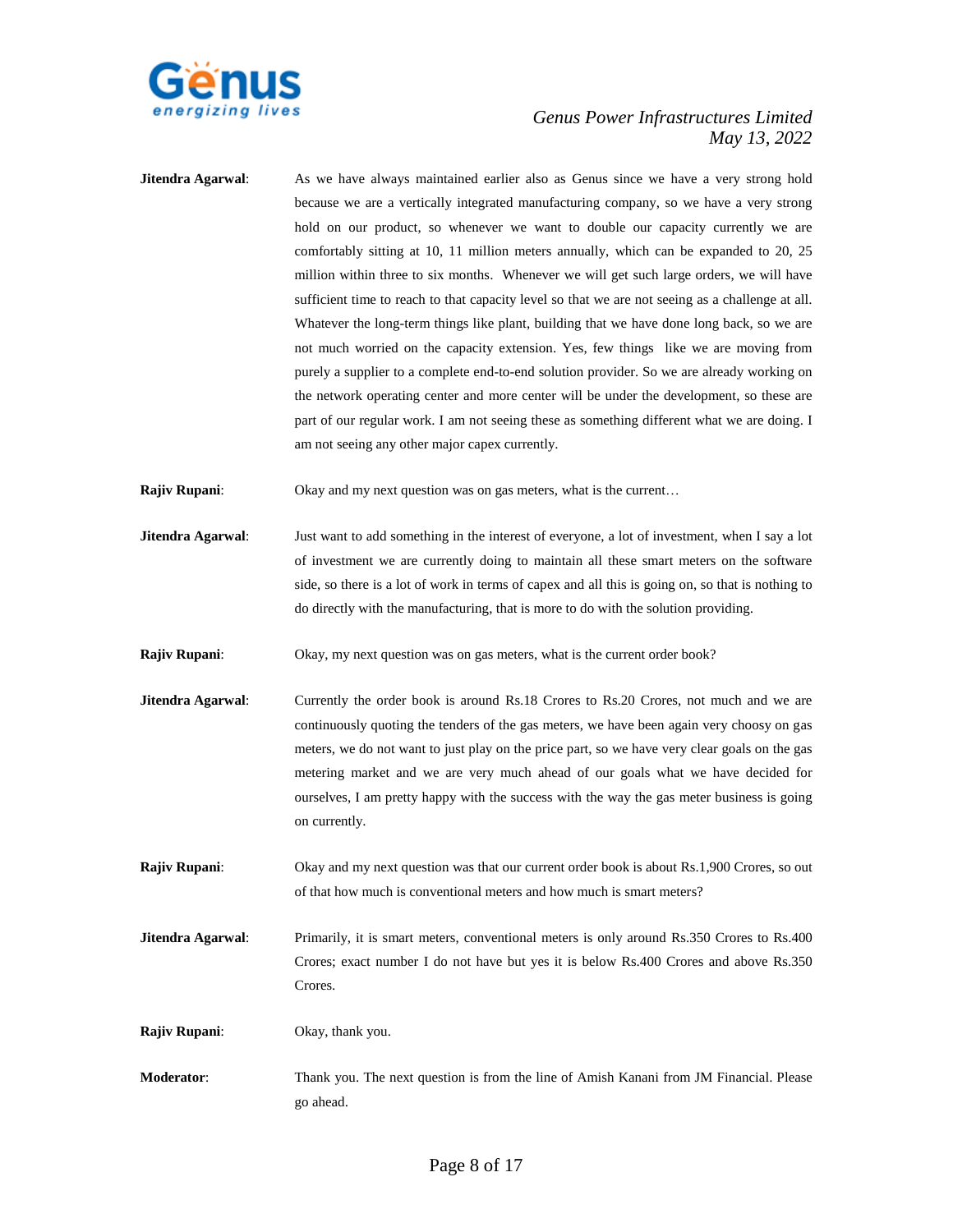

**Amish Kanani**: Congrats on getting a large order. My question is with this kind of large pipeline, are we seeing any new players coming to the foray and bidding or we have the usual, if I remember correctly, our peers being Schneider, L&T and those type of player only are bidding and how do you see the competitive landscape in that context, also if say all tenders come together, do you think industry has a capacity to build and execute this large order or the people who are probably late in the timelines may face challenges in procurement itself and given the scenario that you mentioned, we do have those electronic components, which are in short supply; if you can give us some sense of the situation there maybe one year, maybe you have been able to procure, but how is the industry coping with this kind of things? Thanks.

**Jitendra Agarwal:** Thank you very much. You asked many things; can you repeat it, I am sorry.

**Amish Kanani**: I will ask one by one in the areas. One is, if you can give me the sense of competitive landscape and also if there are any new bidders coming in Sir?

**Jitendra Agarwal:** There are two types of very clear markets. One is, a meter manufacturer, which we are currently doing like companies like Genus, Schneider, Secure Meters, HPL, I am not seeing any new participant coming as a meter manufacturer. It was quite concentrated with all the players which are already there, A category, B category, C category, but there is no new player. No international companies are coming inand imports more or less out of question. So as a meter manufacturing we are not seeing any new competition coming up. As AMISP, yes, there are a lot of people, a lot of large companies are also showing interest. These are all large contracts and you need fairly strong pockets to take into these contracts, so that is where we are seeing a lot of good companies. Even Adani is taking a lot of interest in the projects, they want to bid some of the projects.

**Amish Kanani**: Which company?

- **Jitendra Agarwal:** Genus, Tata Power and Adani Power, so there are also taking interest in the AMISP contracts, so as a AMISP provider I am seeing a lot of new player coming in, this was expected as metering industrywas never ready to do this job as a AMISP. Genus is the only company and only I see one more company Secure meters. We are interested to bid as a AMISP, otherwise metering industry is playing the same role what they used to play earlier, which is to provide meter, provide technology. AMISP landscape is completely different, there are a lot of new players are coming in.
- **Amish Kanani:** In that context Sir, if you can also give us some sense and maybe with respect to the Bihar order that we had win, what was the difference between L1 and L2 if you can share that how it will give us some sense of how competitive is this market and how do you see that?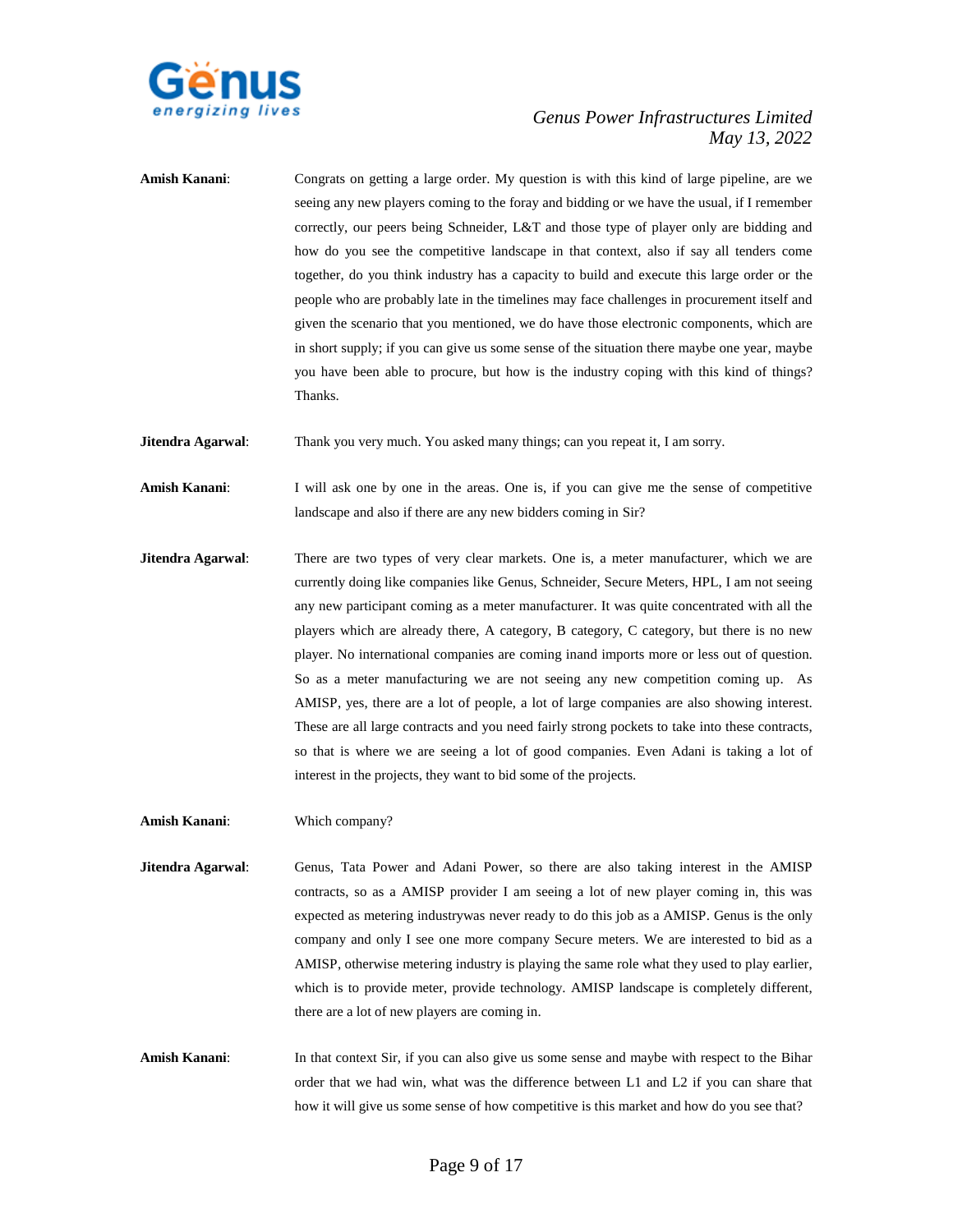

- **Jitendra Agarwal:** The difference was pretty handsome, between L1 and L2. Genus was quite competitive in that particular tender. And one of the reasons, the industry is seeing Genus to be very competitive because we have the complete hold on the technology, so that is where we will play major role in this landscape. We know this and that is the reason if you see Bihar, there were two tenders, one for 2.6 million and one for one million. So we quoted for one million as a AMISP and we became L1. The company, which became L1 is 2.6 million is also a metering company which is Secure Meters. So in that sense you will say, because we have metering people, we know this landscape better than the typical project company, so definitely we score over the advantage.
- **Amish Kanani**: Correct Sir. In that context Sir, you did mention the EBITDA margin for this year, I do not want under our contract and customer specific margin to understand, but did you mention EBITDA margin to be more in the range of 18% to 20% this year?
- **Jitendra Agarwal:** I specifically mentioned whatever the guidance we gave last time also around 16%. I am more than confident that our EBITDA margin will be 16% in FY2023. Justone more thing as I said earlier that first two quarters are going to be very difficult. You will see improvement quarter-on-quarter, but yes first two quarters you will see very much like this financial year. So that is why we are giving the guidance of 16% EBITDA.
- **Amish Kanani**: Okay. Does that mean that in the second half, the margins will be upwards of 20 plus and that is why we are talking 16% or you think 16% will be the margin in the second?

**Jitendra Agarwal:** I want to give a guidance of 16% at the end of the full financial year.

**Kailash Agarwal**: Basically, you can feel that the last second half will be better than the margins from 16%.

**Jitendra Agarwal**: Yes definitely.

**Amish Kanani**: Okay and if you can just now explain the funding mechanism part of the whole thing. As a fresher, I understand there are some sovereign guarantees and all, but if you can give us some sense of how does it work and stuff like that?

- **Kailash Agarwal**: Funding basically will be from the company only. The company has good strength in terms of equities also and debt also, so there are no issues on funding things and secondly as you said earlier also that 60% will be for the next two years, so if we say that Rs.800 Crores order and Rs.500 Crores we have to do in next two years, o there is no big funding is required in that.
- **Amish Kanani**: Okay, so we are prepared to fund and there are no major worries on that.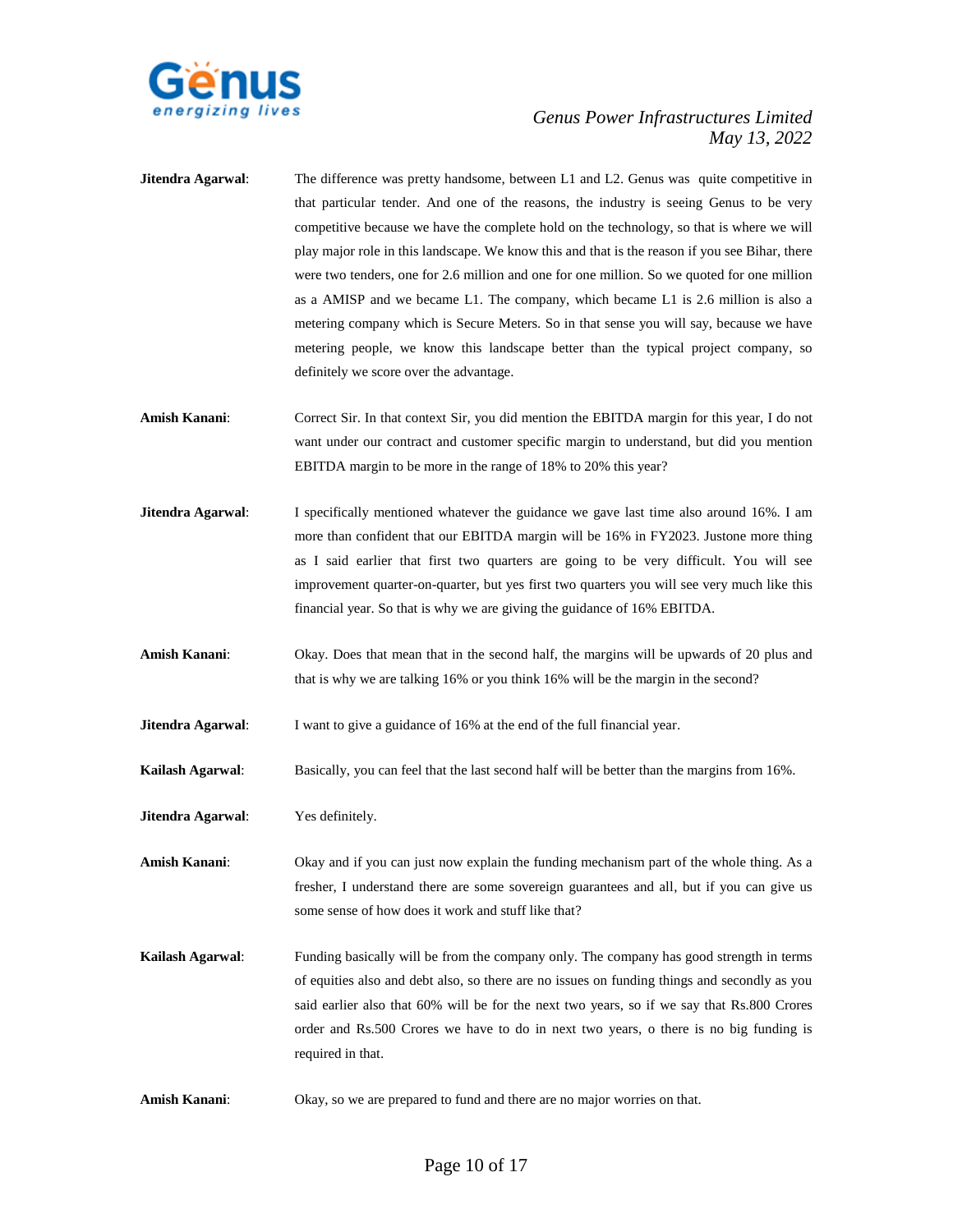

- **Kailash Agarwal**: It is not a very big funding that is required because you hardly Rs.450 Crores, Rs.500 Crores that too in next two years.
- Amish Kanani: Okay and just to clarify we need not worry about the financial condition of the states, because it is back-to-back also given some sort of sovereign guarantee is there, right?
- **Jitendra Agarwal:** Yes, sovereign guarantees plus these are all going to be prepaid smart meters where the first payment will be coming to the AMISP, so I think the payment situation will improve rather than whatever challenges we are facing today, they should get over once this smart meter comes into big time consideration.

**Amish Kanani**: Okay, thanks a lot and all the best Sir.

**Moderator**: Thank you. The next question is from the line of Abhinit Anand from Emkay Global. Please go ahead.

- **Abhinit Anand**: Thanks for the opportunity. Pardon my ignorance if I am asking something very basic, but I just wanted to understand from a macro perspective, the whole scheme that the government is running right around Rs.1.5 Lakh Crores for the deployment of the installation of the smart meters, right maybe over the next decade; if you can help me break up this number into two, three categories because the whole system will require manufacturers, communication guys, software guys, and then somebody who will be running the whole thing right, so if you can help us break down into these four segments and also in terms of the value that can be assigned to all these?
- **Jitendra Agarwal:** It is a very broad question; it is like explaining the whole industry., So there is one way, in the interest of time of everyone I can explain you separately. There will be four components and just speak very broadly, the government is talking about 250 million smart meters and we are…

**Kailash Agarwal:** Better, we can ask SGA, they can draw mail to us and we can just to clarify on that.

**Jitendra Agarwal:** It will be better, because if I had to explain broadly, it will take lot of time.

- **Abhinit Anand**: No issues, I will send the mail.
- **Jitendra Agarwal**: We will be more than happy to explain it.

**Abhinit Anand**: Sure Sir.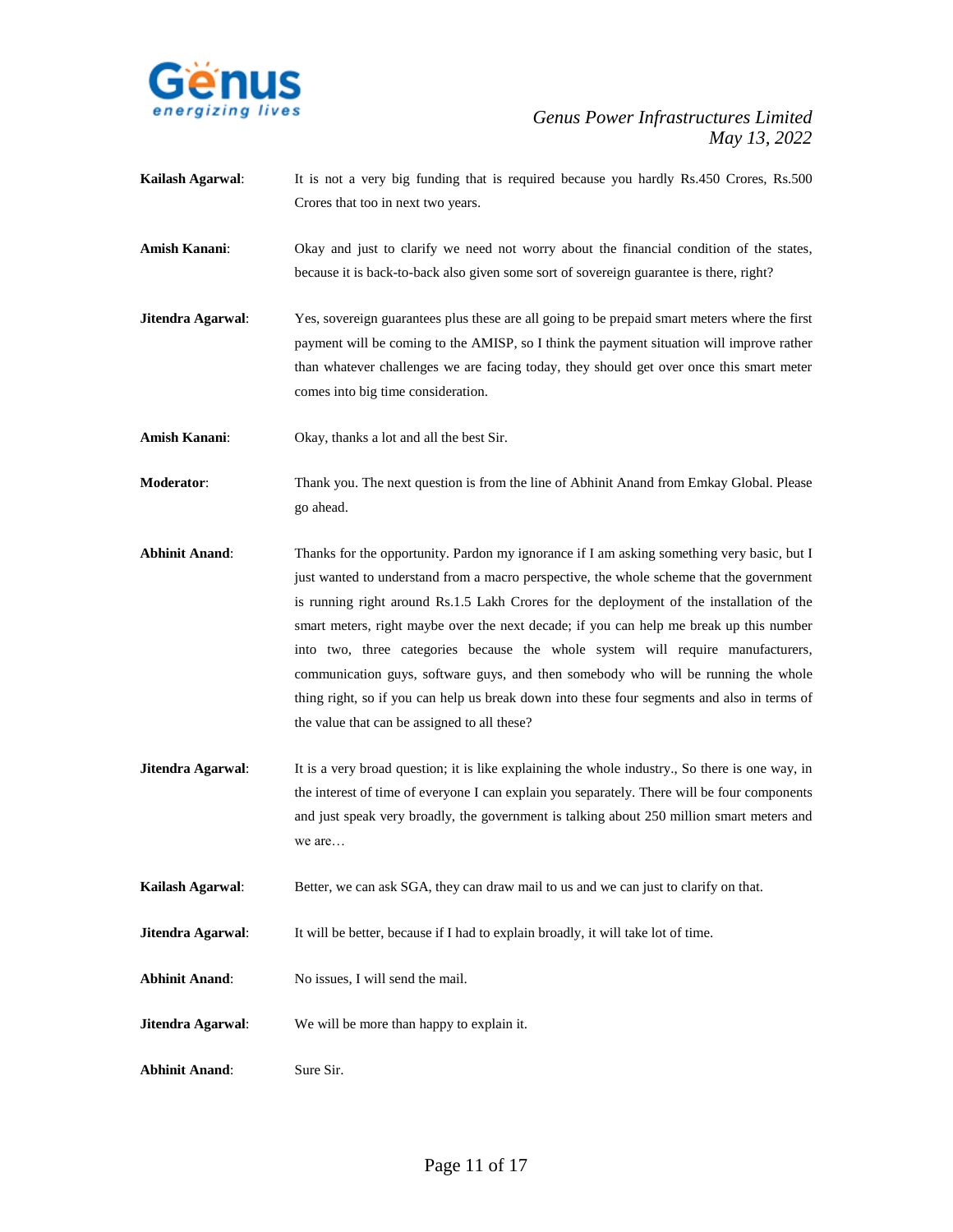

- **Moderator**: Thank you. The next question is from the line of Shantanu Chatterjee from Mount Intra Finance. Please go ahead.
- **Shantanu Chatterjee**: Thank you very much for providing me this opportunity. My question is, I want to know how much portion of the smart meters that belongs from indigenous components, percentage-wise, and how much we are outsourcing from outside India?
- **Jitendra Agarwal**: Almost 70% of the raw material is indigenous and 30% is imported, so we have given the same numbers to the Government of India also, so we can say depends on the different companies have different designs, but the ballpark that the industry has given to Government of India 60% to 70% as indigenous and 30% to 40% as imported.
- **Santanu Chatterjee**: Okay, thanks a lot and want to know Sir that we have already got a Rs.828 Crores order book from a state utility, from which state utility we have got that order Sir?
- **Jitendra Agarwal**: Rs.828 Crores means?
- **Santanu Chatterjee**: Rs.828 Crores order book.

**Jitendra Agarwal**: That is from Bihar state electricity board, South Bihar, SBPDCL.

- **Shantanu Chatterjee**: Okay and Sir, my last question is how much opportunity size we are envisaging in our water meter area?
- **Jitendra Agarwal:** We have not yet launched the product, so we are not in water meter currently, I cannot speak anything on that.
- **Shantanu Chatterjee:** Okay, we are not exploring any opportunity in that segment?
- **Jitendra Agarwal:** We are working, but right now, we are not exploring anything on water meters.
- **Shantanu Chatterjee**: Okay Sir. Thanks a lot.
- **Moderator**: Thank you. The next question is from the line Suraj Nawandhar from Sampada Investments. Please go ahead.
- **Suraj Nawandhar:** Good afternoon, so just couple of bookkeeping questions Sir. I see our inventory levels have gone up year-on-year, so what it has been that relating to?
- **Jitendra Agarwal:** I could not understand. Can you repeat?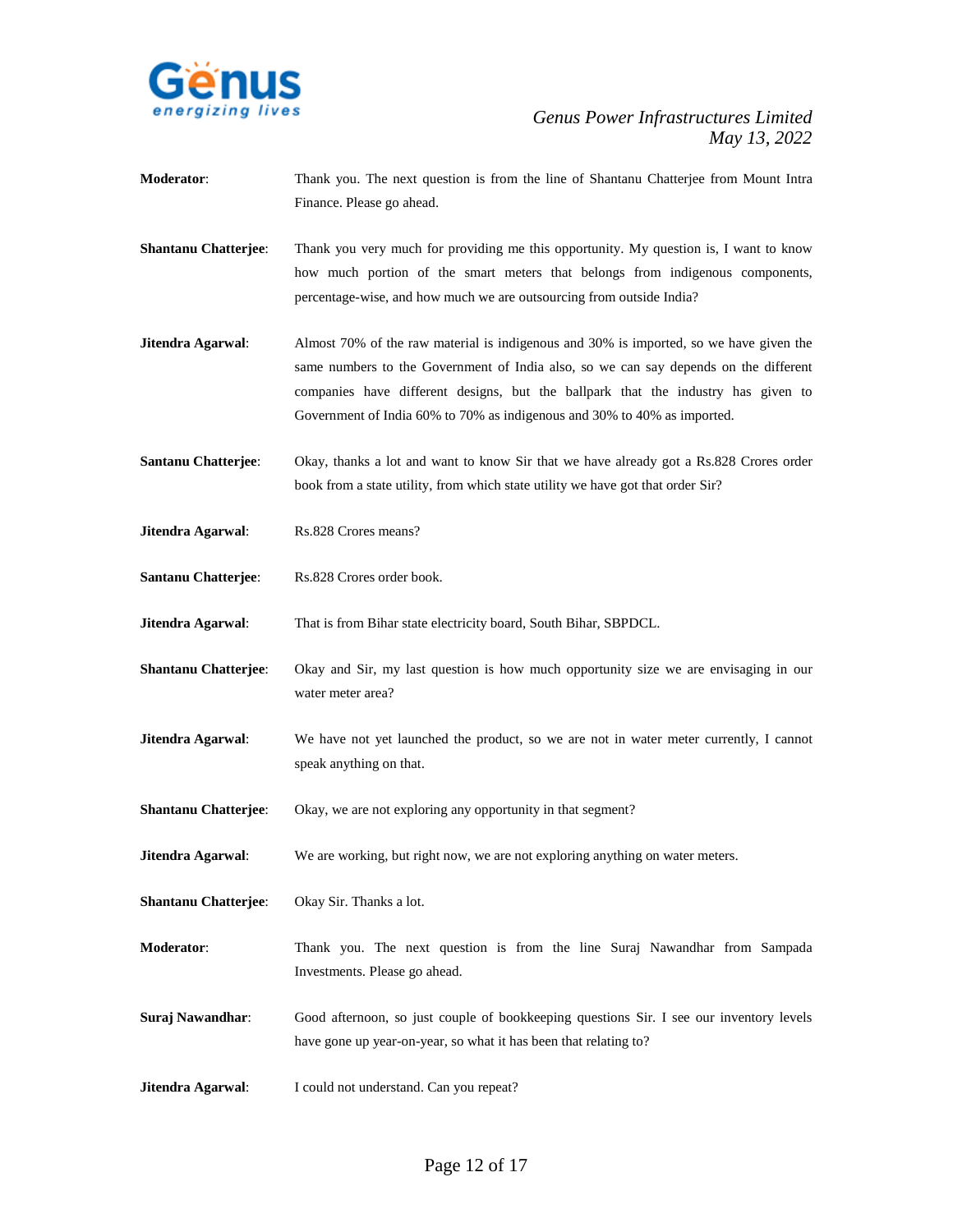

- **Suraj Nawandhar:** Inventory on the balance sheet has gone up from Rs.177 Crores to Rs.220 Crores, so why it has gone up?
- **Jitendra Agarwal:** I have been maintaining every year also, but we are continuously stocking components so the only reason is that. Right now, it is very difficult for us to do the sourcing properly if something is available. We are running in a shortage period, so how it has been planned, so wherever we get something, don't so that is the only reason the inventory has gone up. It is a very planned inventory going up, nothing unusual at all, it is very well planned.
- **Suraj Nawandhar:** Investment of Rs.212 Crores, are they in the form of mutual fund and very liquid form that we can access very easily, they are invested in some company or something?
- **Kailash Agarwal**: All mainly in mutual funds and all treasury and are easily available all the time to the company.
- **Suraj Nawandhar**: With this AMISP order because we already operated on a very long working capital cycle of 200 days or something. With this AMISP order, can we expect our working capital cycle to get a bit more longer and leverage on the balance sheet?
- **Kailash Agarwal**: No, basically, it will be lesser because this has nothing to do with the working capital cycle, actually it will be monthly rental coming to the company on the basis of the capex what company will be making, so we ideally feel that there will be a reduction in working capital cycle.
- **Suraj Nawandhar:** How much will be the upfront investment that we will have to do for the next two years and how much we will get every year, is there any back of the envolpe amount of calculation that you have done?
- **Kailash Agarwal**: Basically, there will be an investment of approximately 60% of the order in next two years and the revenue will start coming just after one year.
- **Suraj Nawandhar:** Is there any ballpark figure that you can say okay we are expecting this much amount of revenue from this order every year as a recurring revenue?
- **Jitendra Agarwal:** Once we complete one million meter, then we expect around Rs.76 Crores per year as a recurring revenue.
- **Suraj Nawandhar**: Okay. Thank you, Sir and all the best. That is all from my side.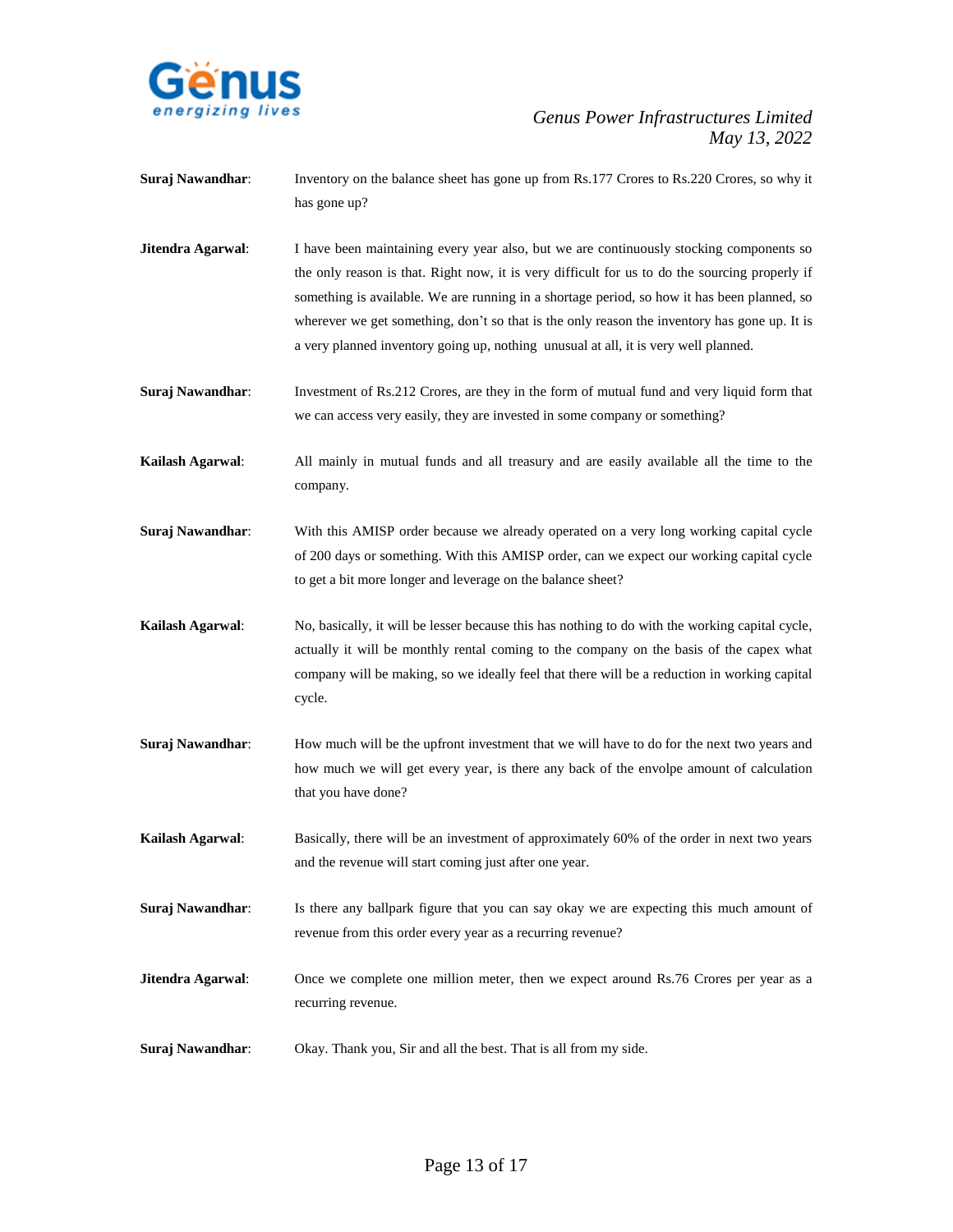

- **Moderator**: Thank you. The next question is from the line of Anshuman Ashit from ICICI Securities. Please go ahead.
- **Anshuman Ashit**: Thank you for the opportunity once again Sir. You have just mentioned that you will be receiving Rs.76 Crores per year, is that from the second year onwards from the implementation?
- **Jitendra Agarwal:** Once we complete one million, I am just giving you the maximum what we can receive in a year, once we complete one million. This recurring revenue start once we do 5,000 meters, after every 5,000 meters the UAP is done . Once the UAP is done, the meters go live.
- Anshuman Ashit: Is this the opex returns, which you can say?
- **Jitendra Agarwal**: This is the opex returns.
- **Kailash Agarwal**: Once the 50,000 meters are completed, the revenue will start coming.
- **Anshuman Ashit**: 5% of the total.
- **Jitendra Agarwal:** Revenue will start coming.
- **Anshuman Ashit**: Because this is also under the RDSS scheme so the state government will be getting the grants of 15% and the incentives as well from the center?
- **Jitendra Agarwal:** It is not that the RDSS is one size fits all. They have given the guideline in this particular order. They are taking some money from NABARD also, they are taking some money from the government also, so it is not that the RDSS you cannot take money from different. In this particular tender, 10% is advance and close to 22.5% is capex, so almost 30%, 35% is paid upfront once we supply the material. Every RDSS project will be different from each other. It is not that the only one type of funding or only one type of tenders will be floating in the market.
- **Anshuman Ashit**: Okay, so which are the other states will be quoting their tenders in the next three, four months?
- **Jitendra Agarwal:** I would say most active currently are Maharashtra, Bihar is coming further with new tender. The most active currently are Maharashtra, Andhra Pradesh, Rajasthan, and UP. They are the most active state currently and Assam and Madhya Pradesh, so almost 16 states the RDSS scheme has been approved, so you will see almost every state is coming out with some tenders in next three to four months.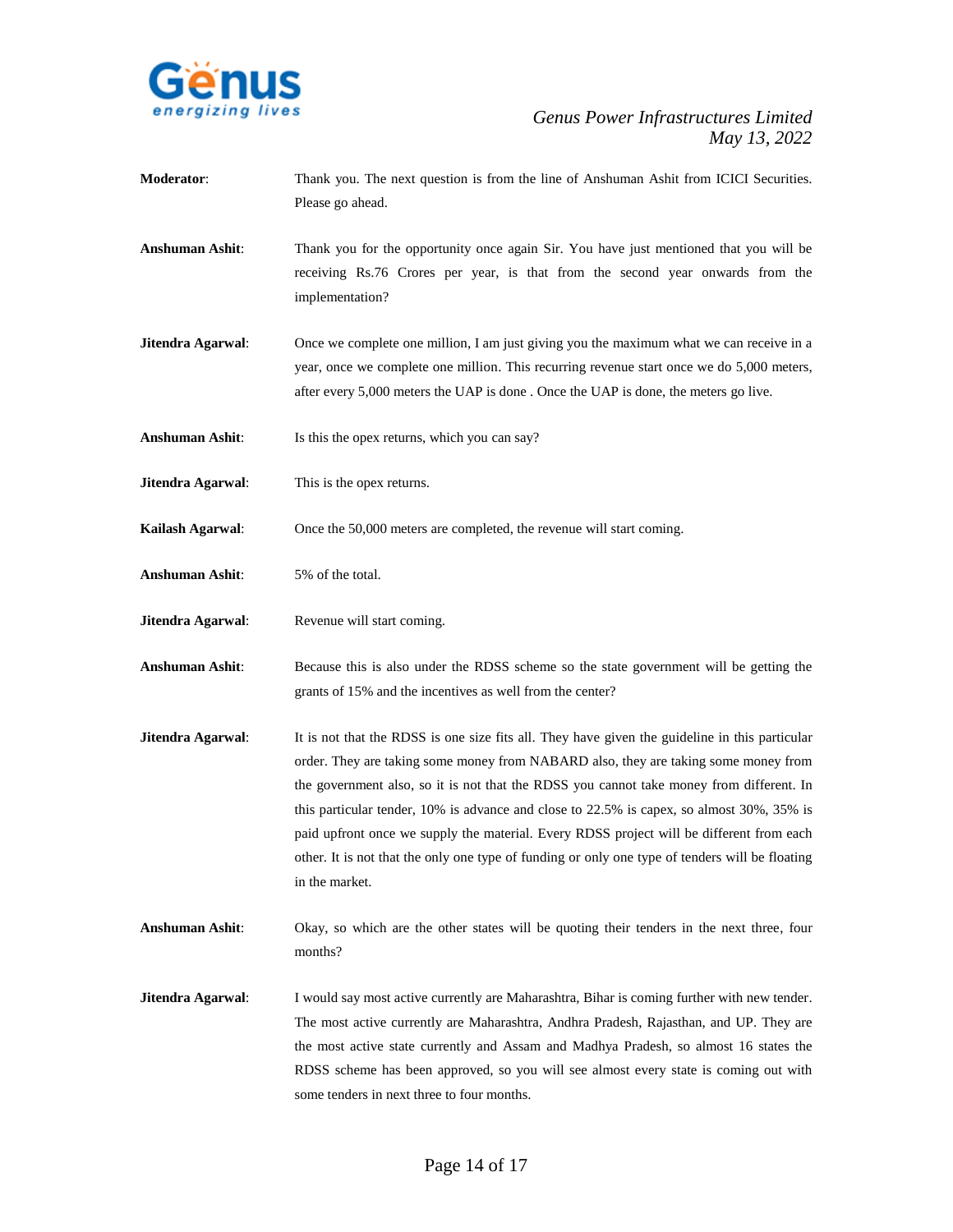

- **Anshuman Ashit**: Okay. Next question is on our FMS target, so you have said that you are targeting to increase your recurring revenue; what is the current order book of FMS and any guidance which you can give on that particular part of the business?
- **Jitendra Agarwal:** The current order book, exact number I am sorry I am not in a position to give you exactly the breakup of how much is the FMS, I don't have it. If you come offline with me, so I can let you know and targeting, as such we have not targeted anything, but even as we meet our vendor whenever we are quoting we are taking the FMS first from the AMISP, so as a company we have a special focus on the FMS revenue because it gives us two advantages that we are connected with the project till the end of the project, there is a model only to supply the material because in smart meters you have to service that for 10 years whether you do it as a AMISP or you do it as a meter manufacturer, so we are targeting contracts even if we are only a supplier we want to do the FMS part so that our customer is also happy and we are also taking care of the project for next ten years.
- **Anshuman Ashit**: Okay. Just one question on coming back to the AMI order, which we have got. All the one million meters will be the smart prepaid meters, is it?
- **Jitendra Agarwal**: All the meters will be smart prepaid meters
- **Anshuman Ashit**: Okay. One final question.
- **Jitendra Agarwal:** I just want to for the interest of everyone, a smart meter can be prepaid, postpaid, online, so it is not a difficult topic. But all these are going to be smart prepaid meters.
- **Anshuman Ashit**: One final question Sir, are we currently on the restructuring part, so what is the status? If you could just give us some details?
- **Kailash Agarwal**: By next quarter, I think that will be done completed.
- **Anshuman Ashit**: Thank you so much.

**Moderator**: Thank you. The next question is in the line of Jainam Gelani from Moneybee Investment Advisors. Please go ahead.

**Jainam Gelani:** Thank you for the opportunity. I am a little new to the company, so pardon me if my questions go somewhere. I just wanted to know that you mentioned that the capacity is right now 11 million units, which is for conventional meters, so what would be the capacity in terms of smart meters like do they take the same time in assembling smart meters and conventional meters?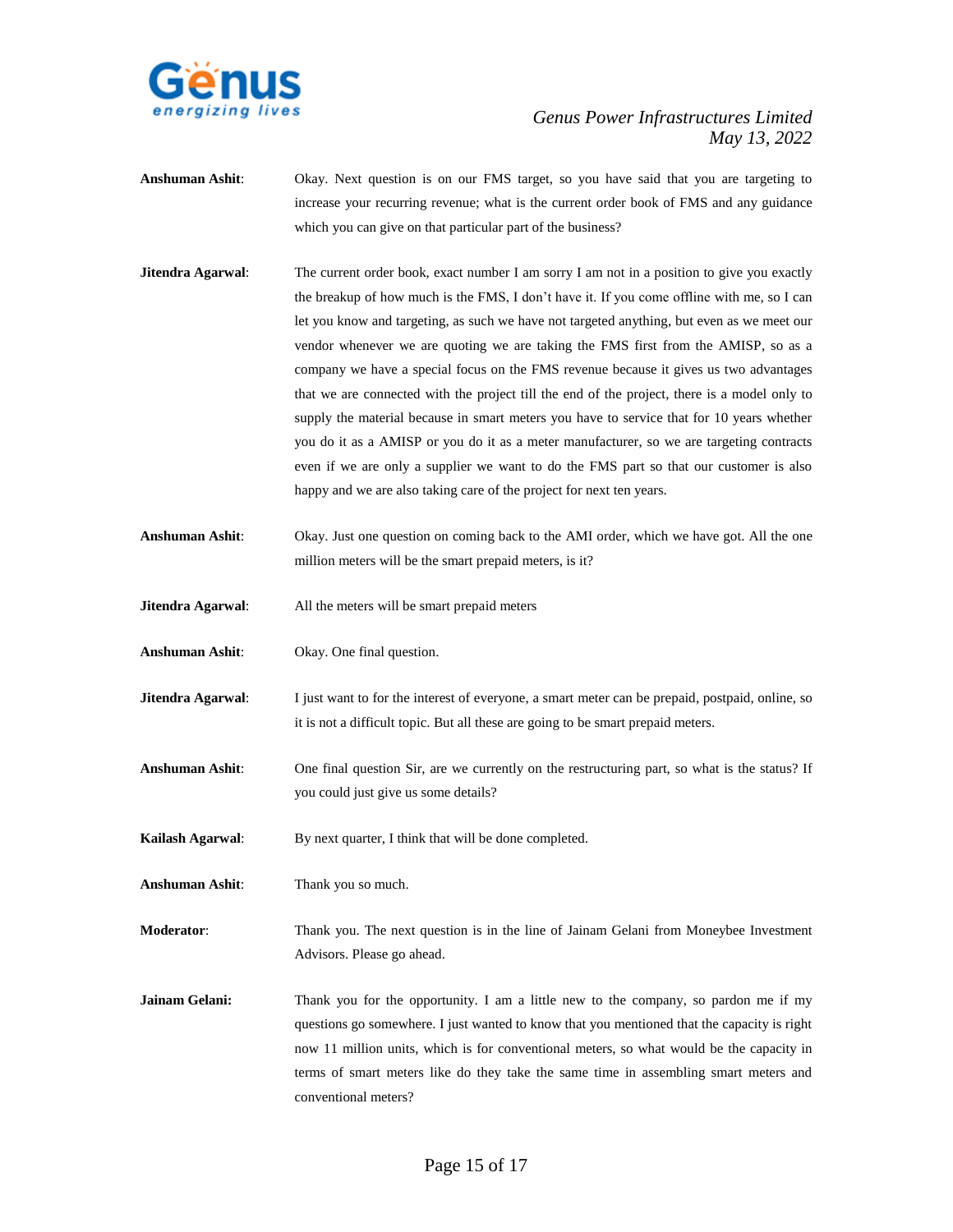

- **Jitendra Agarwal**: They do not take same time in assembly, but we have already upgraded our facility, so when we talk about capacity 75% to 80% is the capacity for the smart meters. When we say 11 million, 75%, 80% is the capacity for smart meters.
- **Jainam Gelani:** Basically, you can say by ramping up, can we run for 50% to 60% utilization in FY2023 for smart meters,, once we start the order for the smart meters in September?
- **Jitendra Agarwal:** The full financial year 50%, 60% is I wont not say it is impossible, but yes because first two quarters are going to be difficult, the reason is component availability.
- **Jainam Gelani**: Okay and the order that you have received from Bihar like for Rs.828 Crores, so what would be the timeline that would be required to execute this order?
- **Jitendra Agarwal:** 30 months is the timeline for installation and there after 90 months for the recurring revenue.

**Jainam Gelani:** I could not get your voice, could you repeat please?

**Jitendra Agarwal**: 2.5 years, 30 months for the installation and supply and 90 months for the recurring revenue.

**Jainam Gelani:** Thank you.

- **Moderator**: Thank you. The next question is in the line of Rajiv Rupani an Individual Investor. Please go ahead.
- **Rajiv Rupani**: Thank you Sir again for the opportunity. My question is during the call you mentioned that Adani and Tata Power are taking interest in AMISP, so would they be procuring the smart meters from us?
- **Jitendra Agarwal:** Yes, people like us. Currently there are two, three big quoted, which they could not win. But they are quoting with people like us only. Surely we will play a role of being a smart meter manufacturer for them.
- **Rajiv Rupani**: Okay and my next question is our capacity is 10 to 11 million meters so what kind of turnover you expect to do with the major smart meters being produced at full capacity?
- **Jitendra Agarwal:** All full capacity, if we take a ballpark figure, we can comfortably do 3,000 plus.